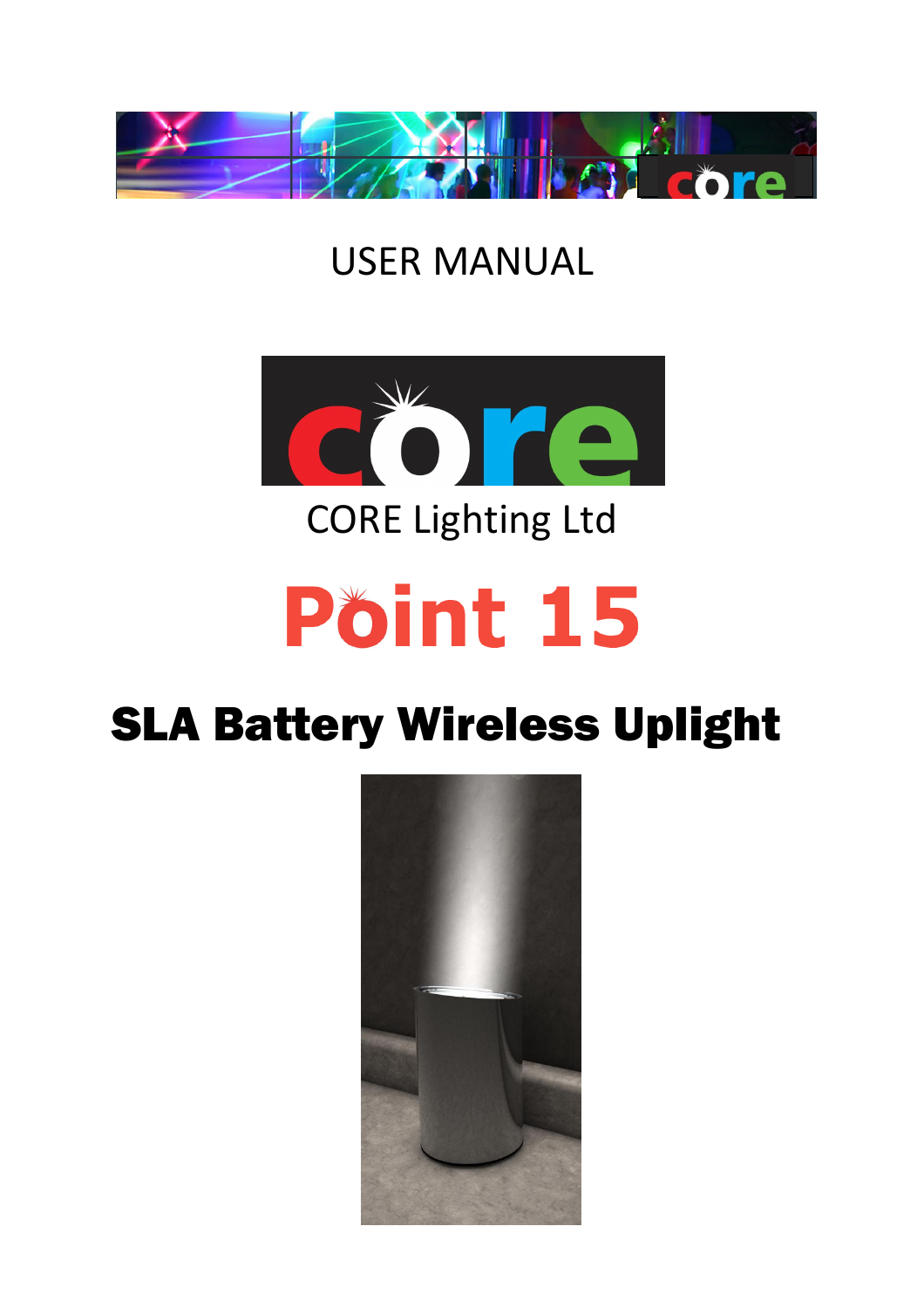# Change History

| <b>Comments</b> |
|-----------------|
|                 |

1\_0 9 Oct 11 Full Production Release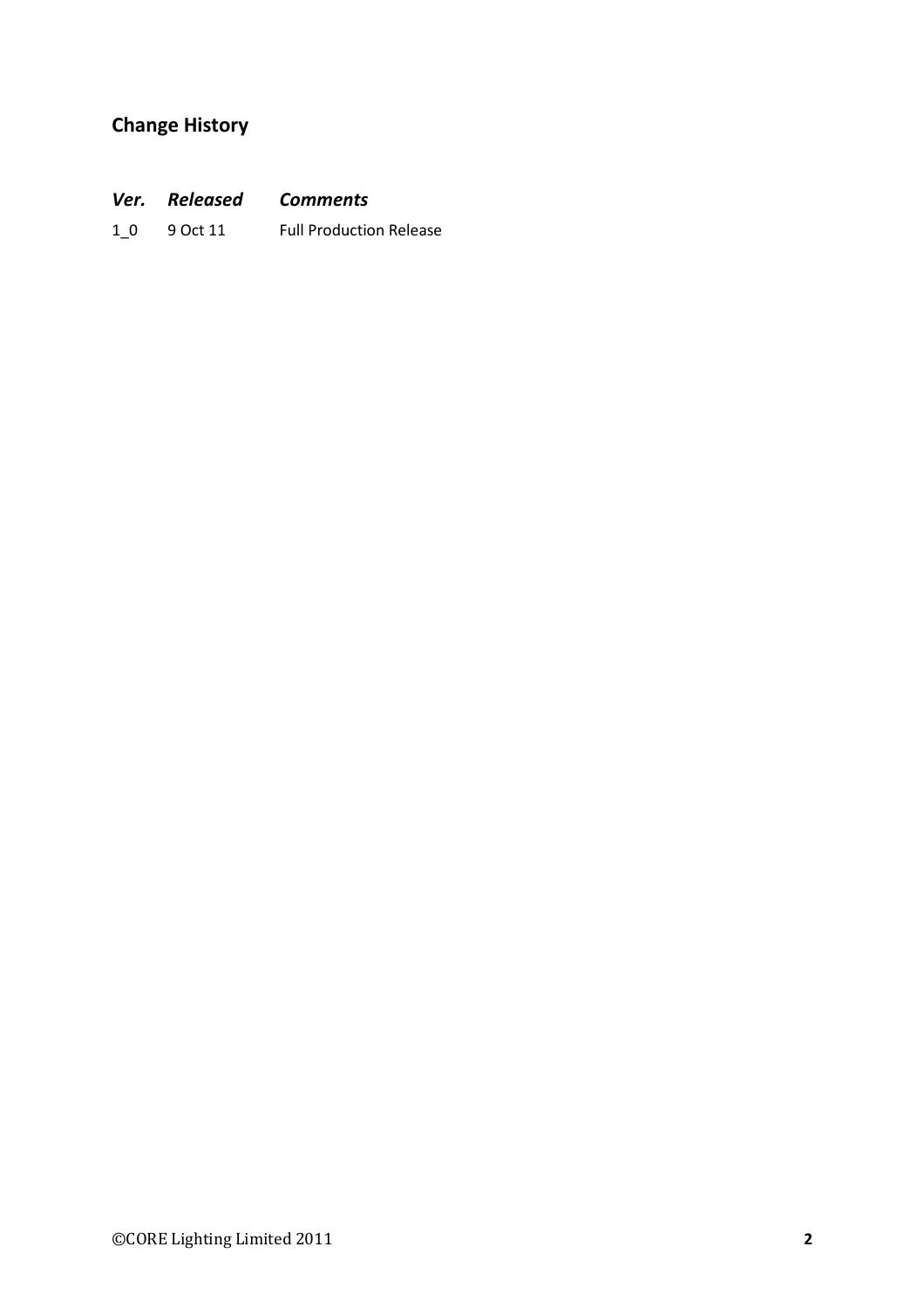| 1.1.   |  |
|--------|--|
| 1.2.   |  |
| 1.3.   |  |
| 1.4.   |  |
| 1.5.   |  |
|        |  |
| 2.1.   |  |
| 2.2.   |  |
| 2.3.   |  |
|        |  |
| 3.1.   |  |
| 3.2.   |  |
| 3.3.   |  |
|        |  |
|        |  |
|        |  |
| 3.4.   |  |
|        |  |
| 4.1.   |  |
| 4.2.   |  |
| 4.2.1. |  |
|        |  |
| 4.2.2. |  |
|        |  |
| 4.3.   |  |
| 4.4.   |  |
| 4.5.   |  |
| 4.5.2. |  |
| 4.5.3. |  |
| 4.5.4. |  |
|        |  |
| 4.5.5. |  |
| 4.5.6. |  |
| 4.5.7. |  |
| 4.6.   |  |
| 4.7.   |  |

# **Contents**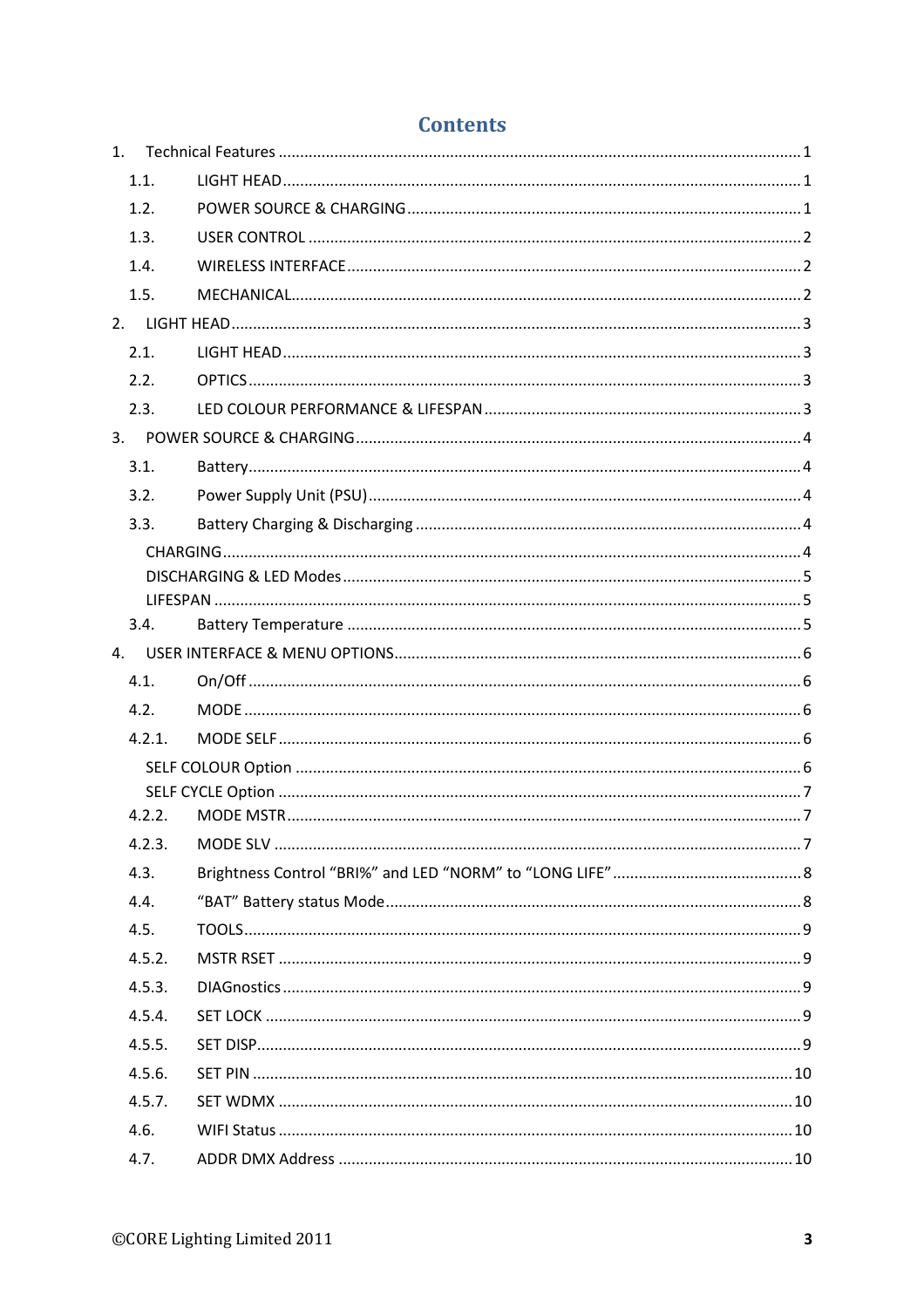| 6.     |  |
|--------|--|
|        |  |
|        |  |
|        |  |
| 7.     |  |
|        |  |
| 8.     |  |
|        |  |
|        |  |
| 8.2.1. |  |
| 8.2.2. |  |
|        |  |

Please read this entire manual before using the equipment. Please keep the manual in a safe place so you can refer to it in the future.

# Safety:

Connection, installation and mounting of this equipment must be performed in accordance with all local, regional and national safety codes and regulations.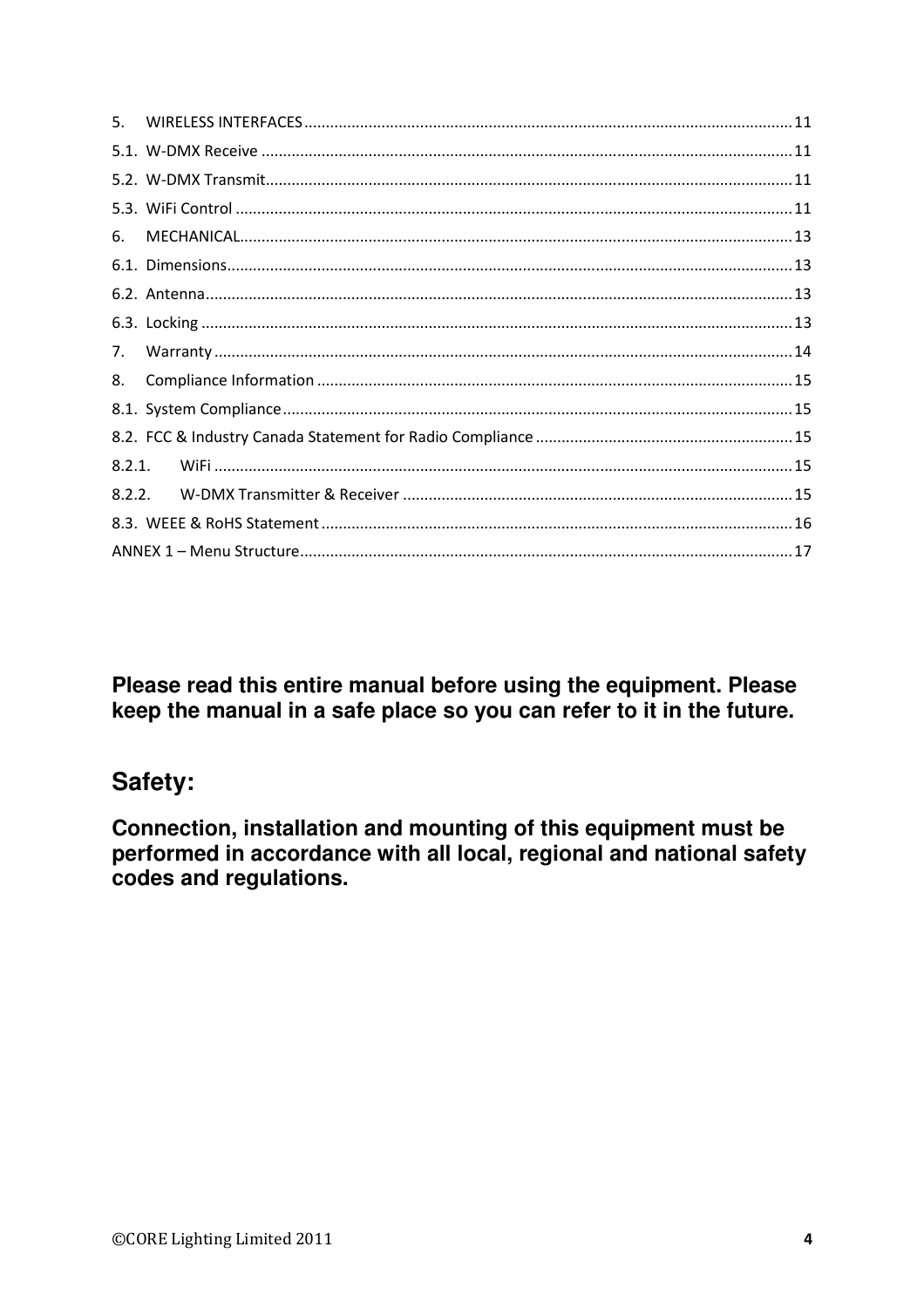# 1. Technical Features

- Highly efficient RGB LEDs producing 1200 lumen total output
- Ideal for uplighting, colour-wash or high lighting applications
- Minimal maintenance during rental use rugged and intuitive
- Sealed to IP65 for indoor and exterior use
- 8-10hr battery life for most applications
- Full recharge approximately 4.5 hours from flat
- Wireless DMX control with master/slave upgrade
- WiFi remote control using most WiFi enabled mobile devices with browser
- Intuitive & simple operation designed for repeated rental
- Optional polished stainless steel light shroud or custom colour

#### 1.1.LIGHT HEAD

- RGB Colour Mixing Head using Cree and Seoul Semconductor high-brightness LED chips
- Strongly saturated colours, mixed using optic lenses with uniform colour rendering
- LED Lumen Output 1200lm with three brightness level/life option controls
- Over 16 million colour shades by mixing 3 colour RGB levels 0-255.
- Standard 12° beam angle. Simple optic replacement with beam angles 30°, & 60° (medium & wide angles). Others available 20°, 40°, 50°, 80° plus oval diffusers
- Head swivels vertically +/- 45° to allow fine adjustment of beam direction
- Thermally designed for LED Lifespan > 50,000 hours (6 years if permanently switched on)

# 1.2. POWER SOURCE & CHARGING

- Battery power operation or charging using external power supply (PSU)
- External PSU range 100-240VAC 50/60Hz into low voltage 18V base connector
- Optional 6-way flight case available with built-in 18V power-supply units
- Battery type 8.5Ah Sealed Lead Acid (SLA)
- Smart built-in charger to >95% in 4.5 hrs operates from external 18V PSU. Voltage & current monitoring prevents over-charging
- Battery compartment temperature monitored with automatic thermal cut-out
- Deep discharge of battery monitored and prevented using smart relay control
- Battery operating temperature capability of -20 to +50degC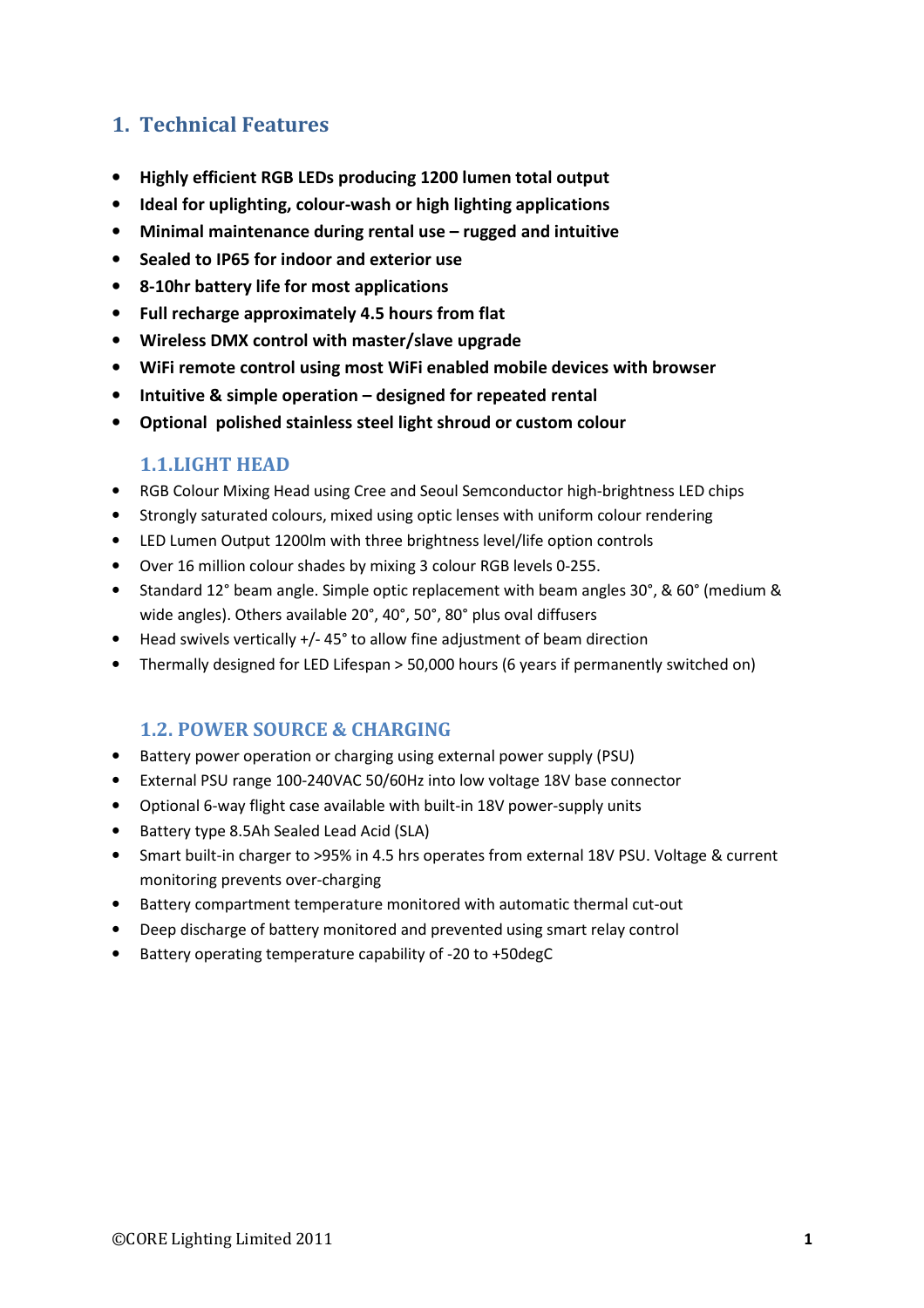#### 1.3.USER CONTROL

- Control from Wireless DMX (WDMX Wireless Solutions), keypad or upgrade to WiFi interface
- Onboard control with LED displays visible in dark or bright sunlight enabling control of all functions including internal colour and fade sequences
- Simple intuitive controls. Helpful for untrained staff.
- Set of pre-programmed colour & fade sequences.
- Upgradeable setup from any device with WiFi and web browser (eg mobile, iPhone, laptop or PDA). (Note due to 'Ad-Hoc' limitations of certain mobiles this facility may be blocked)
- Password security protection of interfaces from unauthorised access
- Simple built-in diagnostic routines to improve turnaround time in the warehouse environment

#### 1.4.WIRELESS INTERFACE

- Each light responds to wireless W-DMX commands as a slave
- Built-in W-DMX antenna within the head connection of slave units to a lighting desk or a POINT20/30 unit with Master capability
- Upgradeable W-DMX Master will control a set of slave lights as a stand-alone light network
- Upgrade to WiFi (802.11b/g) interface to set up individual lights
- WiFi access controller within the unit acts as a web server accessed with an individual IP address
- All wireless capabilities are internally integrated, not external add-ons

#### 1.5.MECHANICAL

- Aluminium fabricated housing with black powdercoat finish.
- Replaceable stainless steel shroud painted spares options available in white or other userspecified RAL colours
- Stable base unit for uneven surfaces
- IP Rating 65 (Totally protected against dust and low pressure water jets from any direction)
- W-DMX antenna built into top LED electronics board
- Securing hole on top and bottom plates allow padlock to be inserted for security
- Weight approx 8Kg.
- Dimensions 328mm height x 174mm diameter (feet to top of shroud)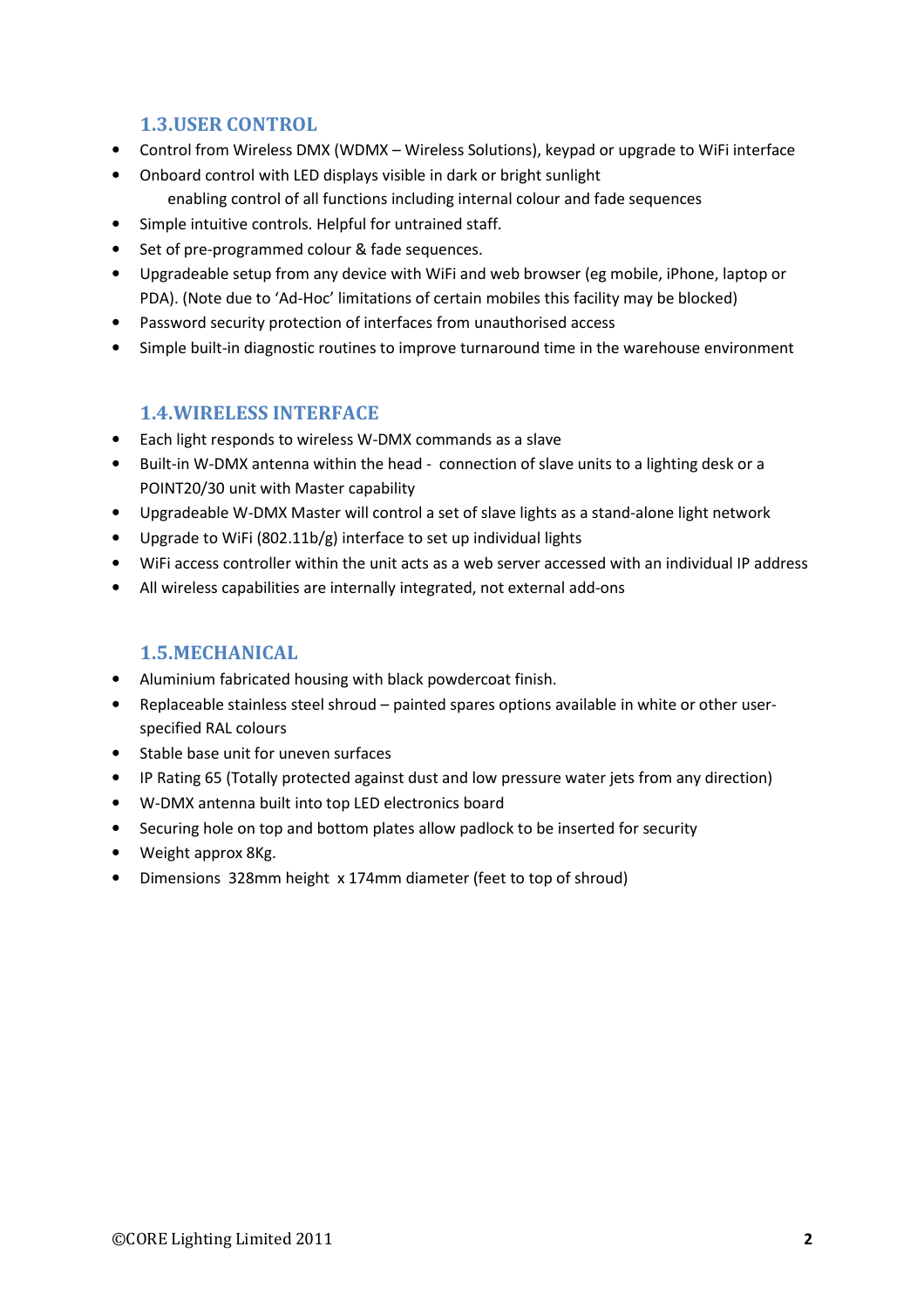# 2. LIGHT HEAD

# 2.1.LIGHT HEAD

The light head may be tilted to any position vertically up to +/-45 degrees for up-lighting or spotlighting. A Nylok nut on each side of the head bridle assembly allows the swivel tension to be adiusted.

# 2.2.OPTICS

The unit is fitted as standard with a clear polycarbonate lens allowing 12 degree beam angle using 6 LED colour-mixing optics. Beam angles of 30° and 60° (medium and wide angle) are available as an upgrade kit to the standard unit. The diffusers are extremely efficient with more than 90% transmission efficiency.

Diffusers are built into the polycarbonate lens in front of the LED mixers allowing them to be changed by removing the 4mm caphead screws around the outside. These screws must always be replaced with similar type to prevent damage to the top plate. The screws must not be overtightened as this will damage the polycarbonate lens. When replacing lenses, care must be taken to ensure dirt is removed from the gasket material and head to ensure water tightness.

Beyond the standard range of diffusers the following beam angles are available by special request:, 20°, 40 & 80°. Elliptical versions are also available (eg 30° x 5°).

# 2.3.LED COLOUR PERFORMANCE & LIFESPAN

Quality of colour is seen as a critical feature that has been built into this unit.

The LED range, the colours within the range and "binning" options have been selected very carefully to provide possibly the best colour saturation available. This extends the extreme colour points available on the colour triangle and therefore extends the number of possible colour combinations.

Update rate for the LED's is a fast 488Hz. The resolution for colour change is 13bits providing a very smooth dimming curve. This fast combination makes the units capable of lighting in TV work.

The head's thermal design and correct current balancing through LED chains ensures that LED life should exceed 50,000 hours. Significant effort has been made to ensure correct thermal design to achieve this.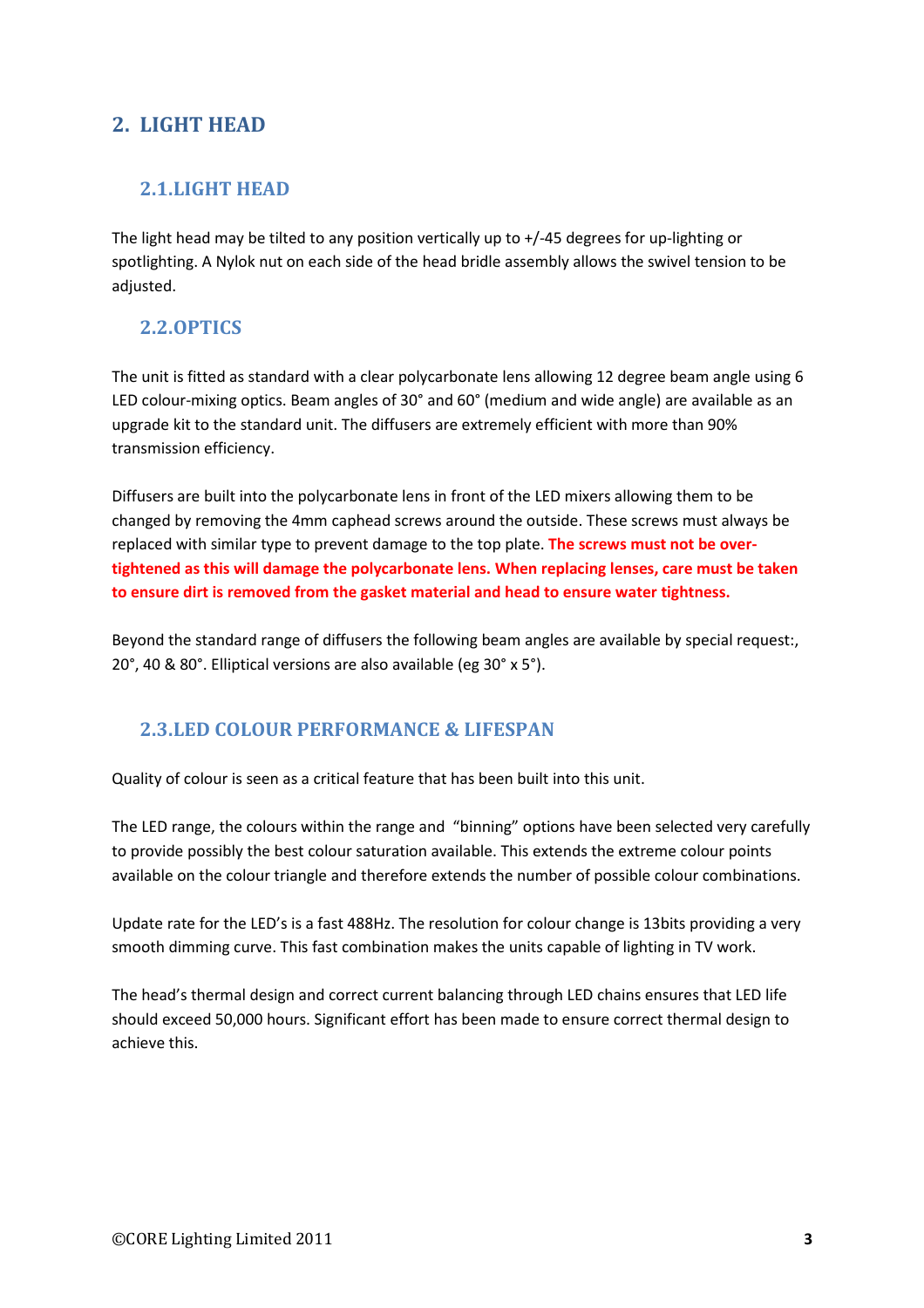# 3. POWER SOURCE & CHARGING

# 3.1.Battery

The battery is a nominal 12 Volt sealed lead acid (SLA) battery pack. The lighting unit may be operated in any orientation except directly upside down. Even in this mode it may be operated for very short periods but the unit must not be charged in this orientation as the "venting" holes may become blocked. This will prevent venting if for some reason the unit is being overcharged.

Safety Note: Do not charge the unit directly upside down with the unit resting on its head as the "venting" holes may become blocked which may irrepairably damage the battery.

# 3.2.Power Supply Unit (PSU)

The unit may be NOT be operated under external mains power – this is prevented within software. This is different from CORE POINT20 and POINT30 units which have their own built-in power supplies and so will operate in either battery or mains powered modes.

The external power supply input range is 100-240VAC at 50/60Hz. These supplies come with individual units or with a flight case (depending on option chosen) and may be used worldwide.

The unit will enter charging mode whenever the external power is applied (See Section 3.3).

When power is removed the unit will switch off completely. This allows a flight case to be plugged in, units charged, then disconnected from power, safe in the knowledge all units will switch themselves off afterwards.

# 3.3.Battery Charging & Discharging

# **CHARGING**

Simply plug the mains charging base into the wall or place into a flight case on its bottom connector. The unit manages its own charging so it may be left connected to mains permanently. However, the battery specification provides that 95% of charge is maintained over 3 months when power is removed.

Voltage of the battery can be seen in one of the menu options, achieving full charge at approximately 14.8V (at 20°C). This will fall approximately to 13.8V once the charger has been removed. The charging current can also be monitored (see DIAGnostics menu 'AN1') and should be around 2.5 Amps on full-charge, falling when the battery is near capacity. The charging LED on the keypad (lower right) and LEDs in the head will flash amber whilst initial charging takes place up to around 60% capacity and a "^" symbol will appear in the BATT menu option. Between 60 & 95% capacity the display will turn to solid amber. When the battery is full the charging LED will turn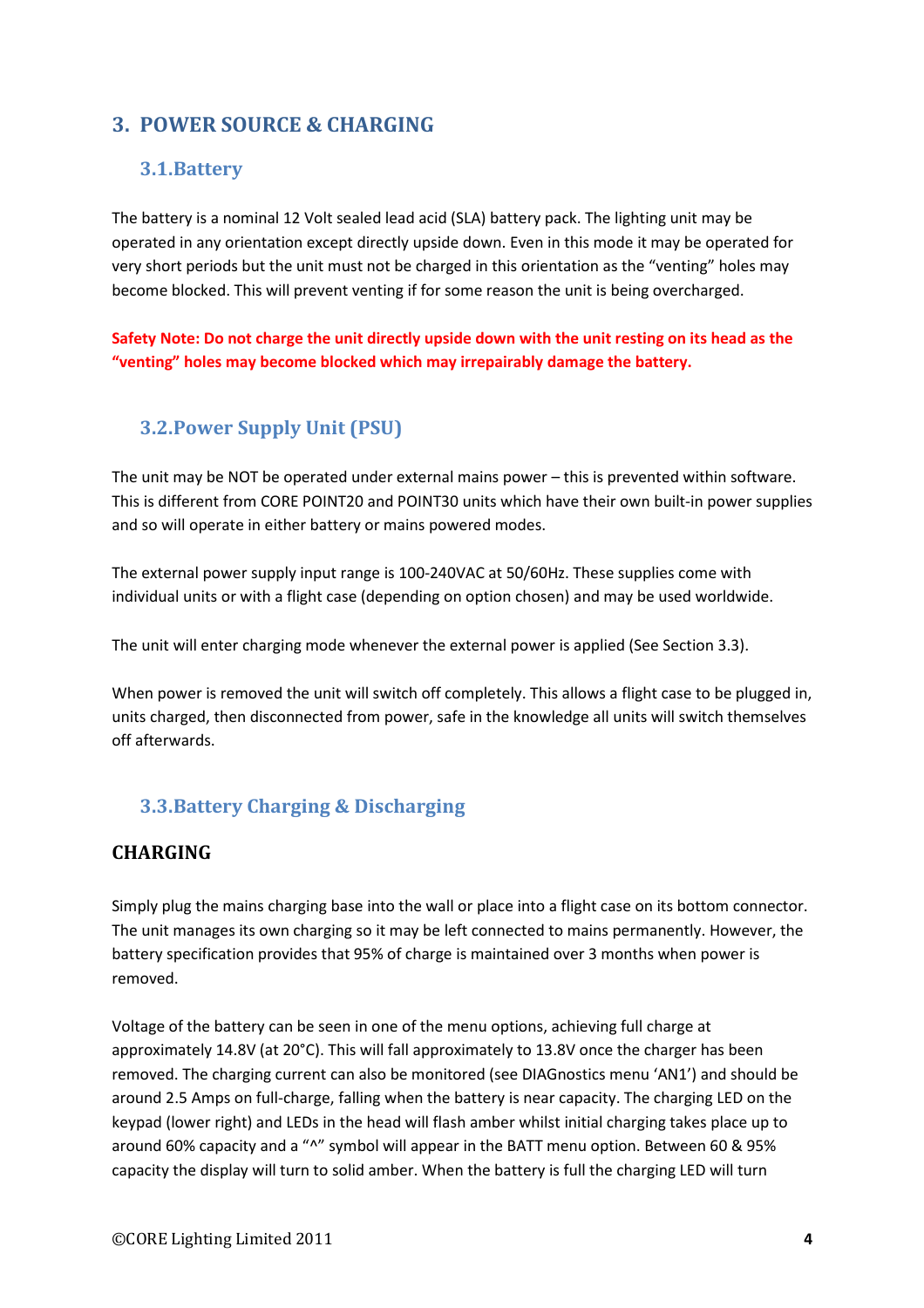green. If the display LED and head show red, this means the battery is disconnected or overtemperature. Allow to cool down and retry. If the problem persists contact CORE Lighting.

Normal charging achieves >95% of battery level in around 4.5 hours from empty when "BATT FULL" is displayed in that menu option and the head shows green. The unit continues trickle charging after this point indefinitely. Trickle-charge mode is useful for maintaining charge whilst units are in hire stock. "BATT FULL" is seen when charge current drops below 0.1A (see DIAGnostics menu 'AN1').

#### Note – when charging the head LEDs are disabled and are converted to a charging operation display.

# DISCHARGING & LED Modes

There are three modes of operation: HIGH O/P, NORMAL, & LONG LIFE selectable on the main menu.

HIGH O/P is 140% (so can be regarded as "Turbo" mode), NORMAL mode is 100% LED output and LONG LIFE is 60% output (therefore 1.7 x lifespan).

Discharge lasts in excess of 6 hours in NORMAL LED colour-cycling mode "SLOW RNBW" with the dimmer control at full (BRI% 100). LONG LIFE mode will achieve 8-10 hours. In practice the unit will achieve longer life at normal operating temperatures providing the charging regime is maintained as described above. Life may be further extended by reducing the dimmer to, say, 70% which will add 30% to life.

When the battery drops to a particular voltage the low battery red LED is activated permanently on the lower right of the membrane keypad as a warning the battery needs recharging. When the voltage drops further the unit simply switches off. This is to prevent over-discharge as a LiPo battery can go into a non-recoverable mode in such a case. Smart monitoring of both the charge and discharge cycles therefore helps to preserve the lifetime of the battery.

#### LIFESPAN

Once discharged it is important for the battery to be recharged as soon as possible to prevent long term damage to the battery. The battery should be capable of more than 500 recharge cycles if fully discharged then fully recharged straight away to more than 90% battery capacity. Lighter use will preserve battery life further (over 1000 cycles at 50% repeated discharge).

# 3.4.Battery Temperature

This may be monitored in the "BATT" menu option and is monitored by software so that excessive heat shuts down the unit over-charging. A steady flashing red charge status LED indicates this has occurred, meaning the battery temperature is over 45 deg.

The battery is capable of operation -20 to +50 deg.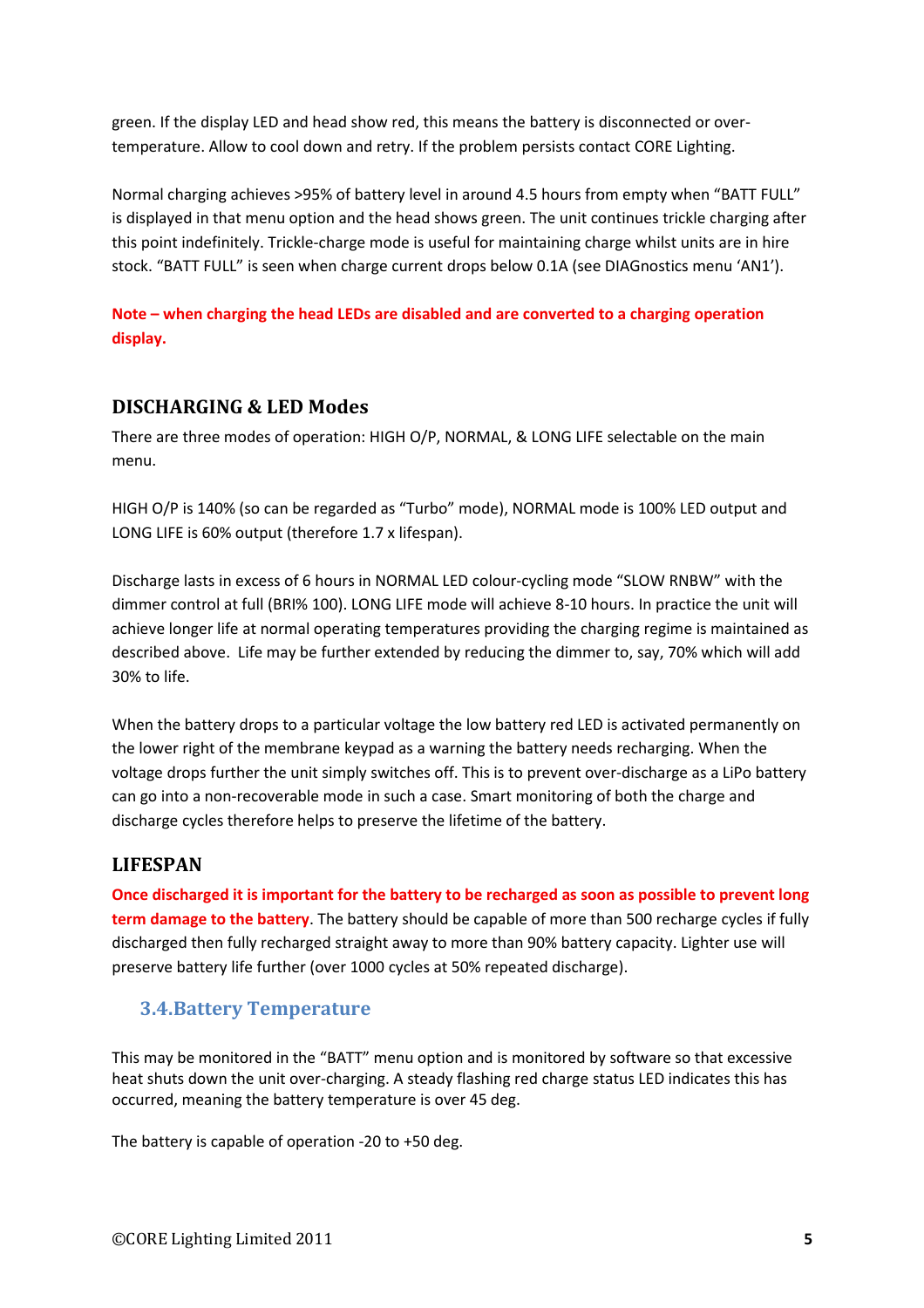# 4. USER INTERFACE & MENU OPTIONS

PLEASE REFER TO ANNEX 1 MENU STRUCTURE FOR DETAIL ON HOW TO STEP THROUGH MENU OPTIONS.

# 4.1.On/Off

The unit is switched ON, on battery power, by pressing the silver button on the top plate of the unit. If the unit is in Charge Mode on external power, pressing this button will have no effect.

The unit is switched OFF – but only disconnected from the battery - by pressing the RED switch on top of the unit. On mains power this red button will not switch off the unit.

To switch off mains power the power cord should be disconnected at the wall.

After the unit is switched off, when reactivated with the "ON" switch the lighting unit will retain its previous state prior to shutdown.

#### 4.2.MODE

The unit enters this menu option upon switch-on. Three modes are available on the unit:

- 'SELF'-functioning using the on-board keypad and display or upgradeable to WiFi.
- 'MASTER' unit controlling others (Wireless DMX) [Wireless is an upgrade option].
- 'SLV' Slave unit controlled by a Master unit (Wireless DMX) or a lighting desk.

#### 4.2.1. MODE SELF

Two options are available within this mode: "SELF COLR" and "SELF CYCL". These functions are also available through WiFi on upgraded units.

"MODE SELF" is for self-contained units not needing to be linked to other units or lighting desks and is suitable for many applications. In reality if multiple units are adjacent to each other and colour cycling functions are selected then providing they are switched on simultaneously the clock accuracy should maintain their synchronisation closely for a few hours.

#### Note the brightness of both options may be controlled using the dimmer (BRI%) function. It will help preserve battery life if lower brightness is selected.

#### SELF COLOUR Option

This allows individual colours to be controlled on the unit menu from values of 0 to 255. This provides around 16 million combinations.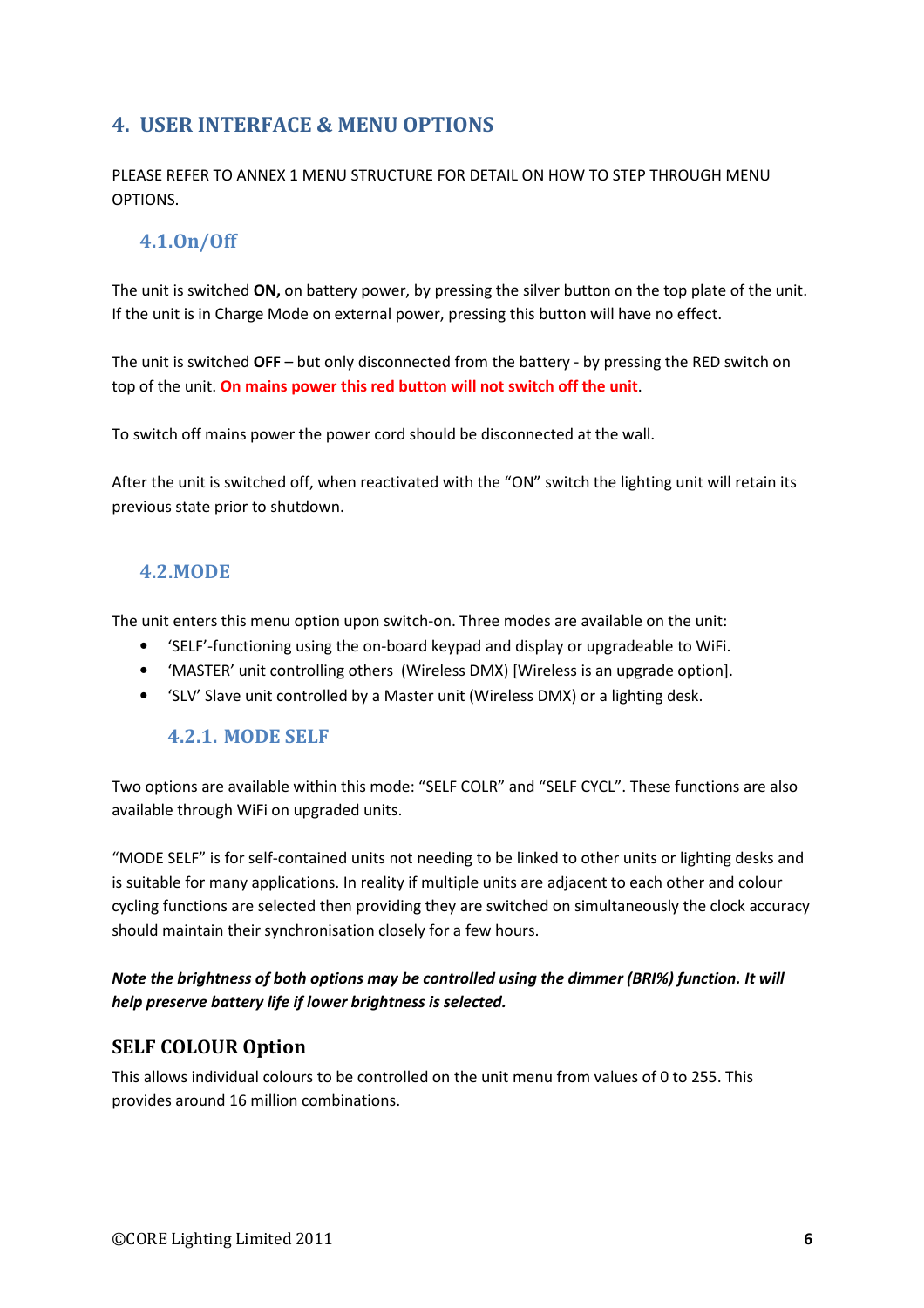# SELF CYCLE Option

This mode sets the unit to cycle through various colours depending on the mode. Provision has been provided for all colour cycling, warm options or cool options and a couple of different speeds.

The most popular is "SLOW RNBW" for a gradually changing colour sequence of all colours, which shows off the true colour depths of the LEDs. "TEST" switches between the three colour chains of LEDS so the individual elements within each colour chain can be seen and checked.

# 4.2.2. MODE MSTR

This mode is available on the menu but the enabling hardware is available as an upgrade option. It allows the unit to be configured as a MASTER in a DMX universe and eliminates the need for a lighting desk for a simple lighting setup. Other SLAVE units set in MODE SLV will respond to Wireless DMX signals output from this MASTER device. MASTER mode has built-in patterns of lights allowing each SLAVE to replicate the colour changes of the MASTER Unit, thus creating a wider lighting scheme using a network of lights that are synchronised together.

It is possible to set the output of MASTER mode to send via a built-in Wireless Solutions W-DMX transmitter (OUT WDMX) if this option has been purchased.

SLAVE units will need to be connected to the MASTER unit. This can be achieved by selecting the "ADD UNIT" in the MASTER DMX menu. Prior to this the SLAVE unit needs to have its wireless disconnected from any other transmitter by entering "WDMX UNLNK". This also puts the SLAVE into "hunting" mode where it will seek a new MASTER unit. When the unit comes into contact with a master unit in "ADD UNIT" mode, the two units will automatically pair together after a few seconds. During this process a decimal point will flash quickly in the bottom right corner of the display simultaneously on both Master and Slave units. When this extinguishes and becomes statically "on" then pairing is complete. Any number of slaves can be connected to a single Master unit in this way at the same time by setting all Slaves into "Unlink" mode then adding them with a single "Add Unit" entry on the Master unit.

# 4.2.3. MODE SLV

SLAVE mode is fitted to every unit as standard and can be configured to work with a Wireless-DMX transmitter.

WirelessDMX uses a module from Swedish firm Wireless Solutions with a built-in antenna within the housing exterior.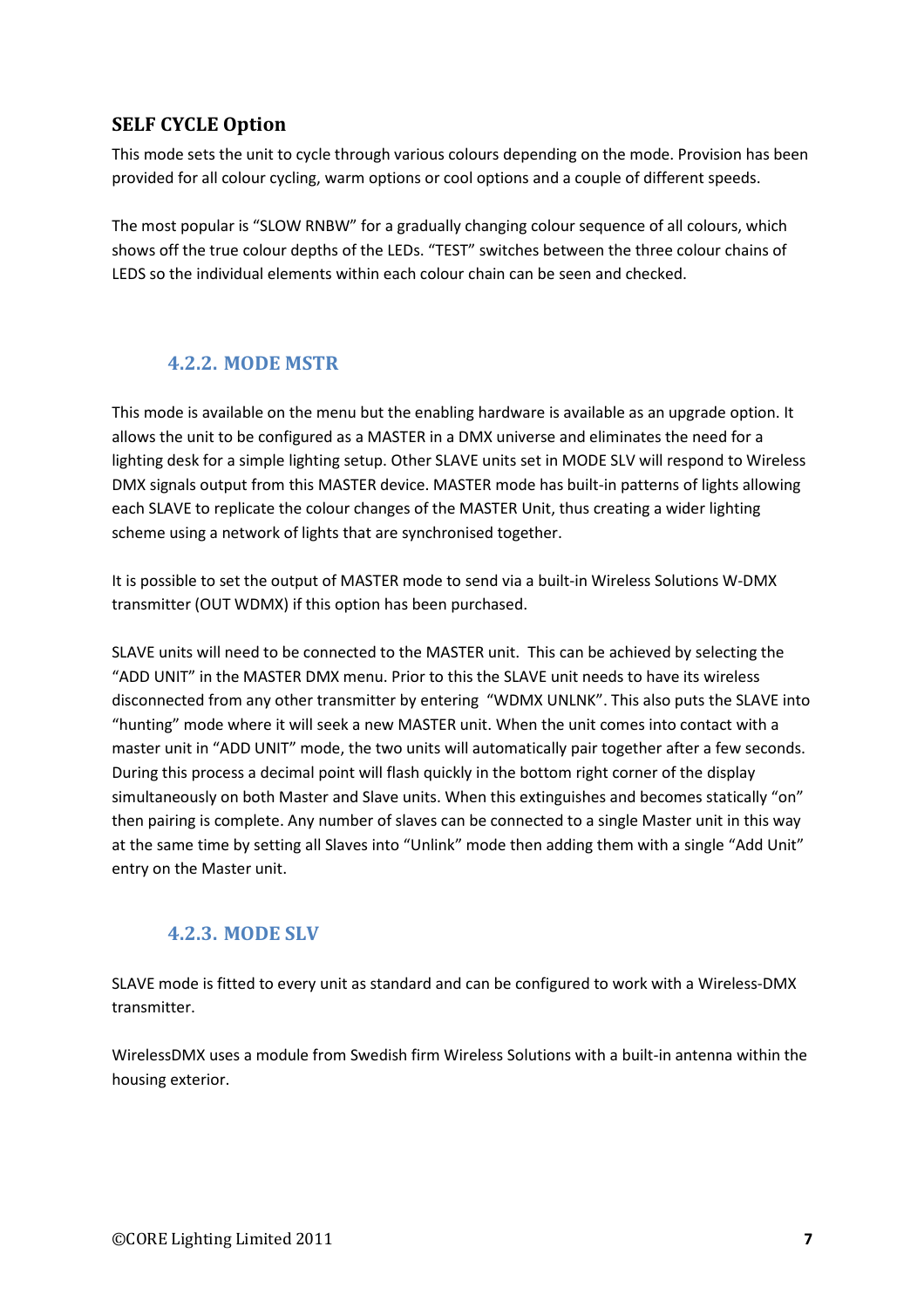#### LINKING & UNLINKING to a Wireless Solutions Transmitter

The POINT20 needs to be linked to the transmitter being used, which is a simple process. But first the unit needs to be Unlinked from any previous unit it was "paired" with.

In the menu, the "Unlink" function follows from MODE SLV. Pressing enter takes you to a menu showing WDMX ULNK. Press enter at this stage and the unlinking happens (note: it takes 5 seconds or so). After pressing enter, the unit returns to the MODE SLV menu. If you don't want to unlink, then press MENU UP or MENU DOWN and it will take the unit to the MODE menu without unlinking.

When the unit is unlinked, adding it to a Wireless Solutions transmitter box is just a matter of pressing the button on the transmitter box for a brief period (less than 2 seconds). The lamps will pick up after about 5 seconds and the SLAVE will show a decimal point statically illuminated in the display (lower right corner) and also a LINK LED on the transmitter.

# 4.3.Brightness Control "BRI%" and LED "NORM" to "LONG LIFE"

The overall brightness level setting (NORMAL, HIGH O/P or LONG LIFE) sets the overall dimmer for the unit for all SELF operating, SLAVE and MASTER modes (i.e. self or external control). BRI% then allows further control once this is set.

NORMAL sets the overall brightness of the unit to 100%. HIGH O/P sets overall brightness to 140% LONG LIFE is 60%.

NORMAL operating mode should give over 6 hours life on a normal colour cycle. LONG LIFE can be regarded as a battery preservation mode to gain approximately 70% extra lifetime (over 9-10 hours) from a charge.

HIGH O/P can provide extra brightness for larger illuminations such as architectural building lighting where additional light throw is required. Battery life is sacrificed in this mode.

BRI% adjusts the brightness as a multiplier of the colour options in "MODE SELF" or "MODE MSTR" and is selected as a percentage 0 to 100. It is a useful tool for conserving battery life also.

# 4.4."BAT" Battery status Mode

Two options are available: one showing temperature of the battery compartment used as a failsafe mechanism to prevent damage through over-charging. The second shows battery voltage.

Note the symbol "^" shows battery charging is active. "BATT FULL" shows when this is complete.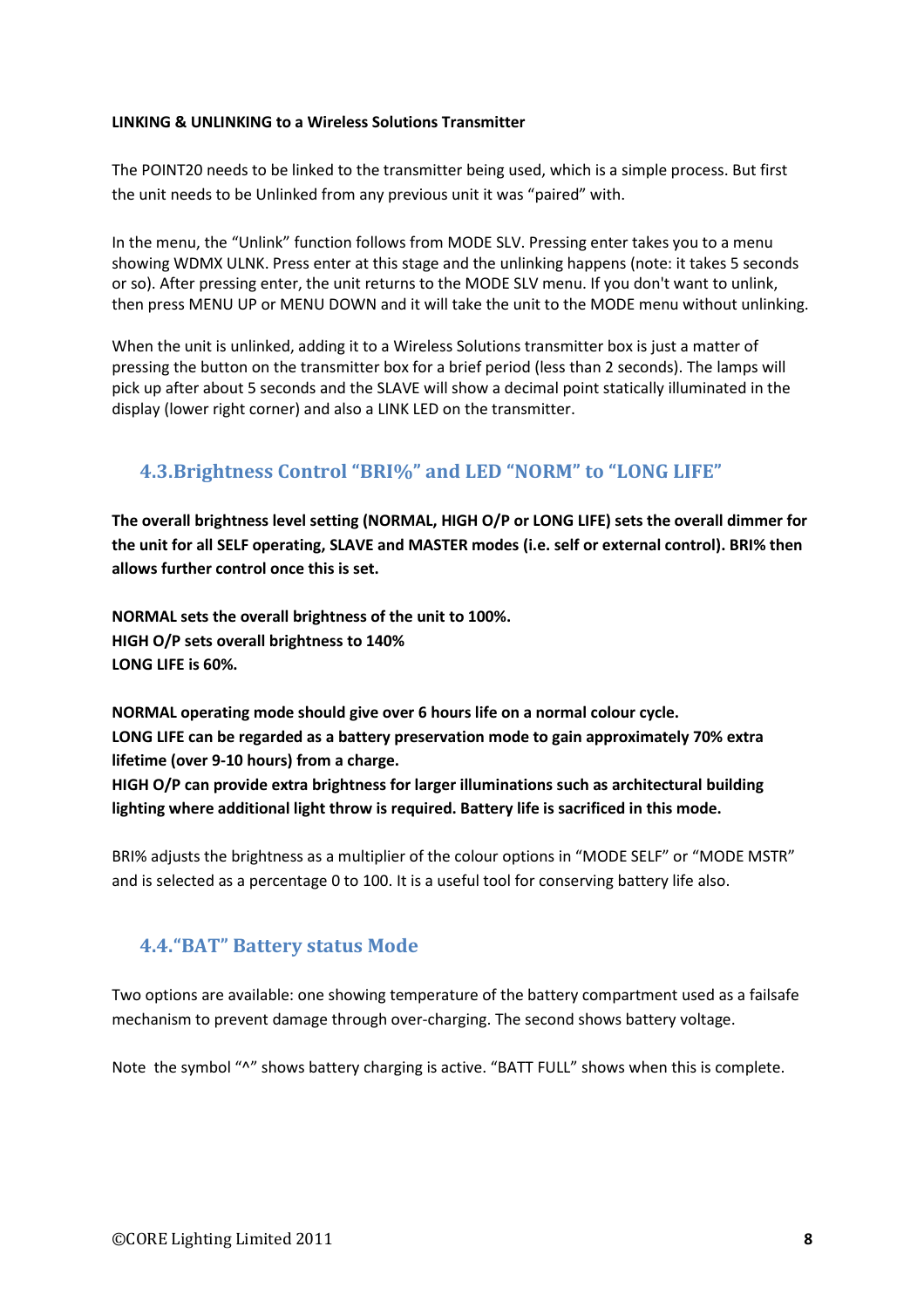#### 4.5.TOOLS

#### 4.5.1. SHOW S/N Serial Number

This is the serial number of the unit (eg "CORE 0216") and provides the WiFi SSID address based on the unique serial number (its WiFi unique identity). The number is set at the factory and is unique to each unit.

#### 4.5.2. MSTR RSET

Master Reset provides a facility for rental firms to reset all parameters to known settings. These settings are shown in Annex1 on the User Interface Map.

#### 4.5.3. DIAGnostics

Allows the factory to check various functions that will be used in the self-test sequence. The following are worthy of note:

AN1 – Battery Current showing either charging current or useage current.

AN3 – Battery Temperature, also available in "BAT" menu

#### 4.5.4. SET LOCK

If the LOCK ON function is selected then the data entry to the system is locked to prevent tampering. The full menu can still be seen using key presses but no changes can be made. LOCK ON is retained if the unit is switched off then back on again.

To regain control of the unit the Unlock function should be selected by selecting "LOCK OFF" and pressing Enter. The PIN Code to unlock the unit is set at the factory to "2673" – characters represented as "CORE" on a standard telephone keypad.

This may be changed by entering the SET PIN menu option (Section 4.5.6).

#### 4.5.5. SET DISP

The keyboard display is extinguished after a fixed period of keypad inactivity in order to eliminate glare. This function sets the time delay from last key operation between 30 and 300 seconds before the display switches off. A reminder point is left switched on (bottom right of left display), as a warning the unit is switched on when the LED head brightness is turned to zero and is running on battery power. This reduces the likelihood of the unit being left on battery power indefinitely without any indication.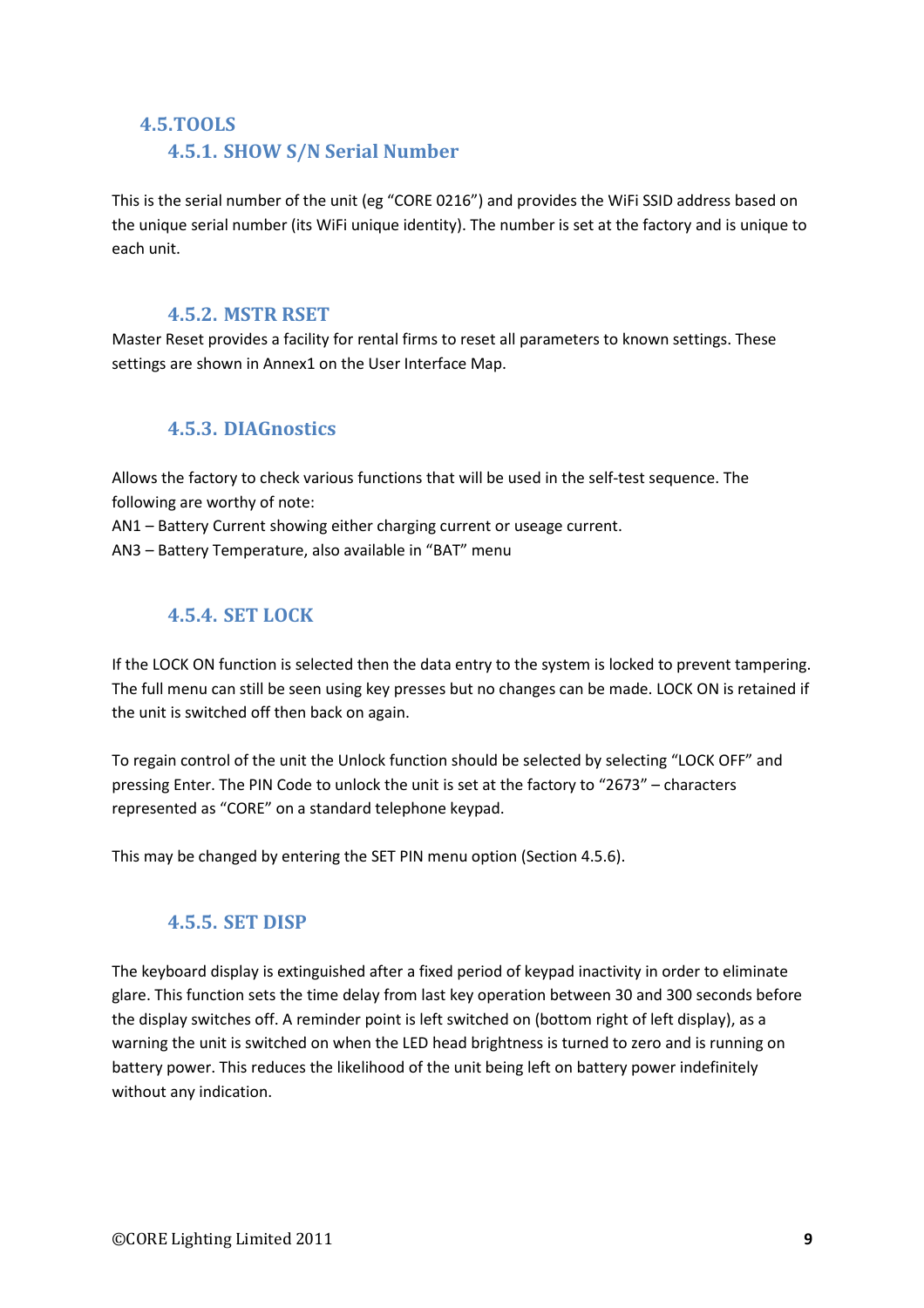#### 4.5.6. SET PIN

The default Personal Identification Number (PIN) to unlock the unit after it has been placed in "LOCK" mode is "2673". The PIN number may be altered using this function by entering the old PIN number for security then entering the new PIN number successfully twice. The +/- keys are used to make the adjustment on each character and the enter key is used to jump from one character to the next. If unsuccessful the screen will say "SET FAIL", otherwise "SET PASS".

If the PIN number is forgotten then the value for AN16 in the Diagnostics menu should be reported to CORE Lighting, without switching the unit off, who will explain the PIN unlocking procedure.

#### 4.5.7. SET WDMX

\*This is a factory setting mode to adjust the internal operation of the Wireless DMX module and should not be used unless under technical supervision from CORE Lighting or a technically competent distributor.\*

#### 4.6.WIFI Status

WiFi (where fitted as an upgrade) may be activated by selecting "WiFi ON" in the menu and pressing the "enter" key. When the counter reaches "3" the unit is ready to receive WiFi requests. The display will remain in this state and cannot be adjusted from this point using the keypad except for switching WiFi off.

Switching off is a matter of entering "WiFi OFF" then "enter". Note the importance of hitting the "enter" key.

#### 4.7.ADDR DMX Address

This is the address channel for Wireless DMX.

Channels 1 to 506 may be selected, although from the selected channel the subsequent 5 channels are then allocated as below.

Each 5 steps represents the following order of channels: RED **GRFFN BLUE** [BLANK – Used as White Channel on POINT20 & POINT30] **BRIGHTNESS** 

Values of 0 to 255 may be input to each of those channels and is fully compatible with other CORE Lighting units, except no white control will be output from a POINT15. NOTE –A VALUE MUST BE USED FOR BRIGHTNESS, OTHERWISE NO LED OUTPUT WILL BE OBTAINED FROM ANY OF THE COLOURS (Brightness x Colour Value = light output).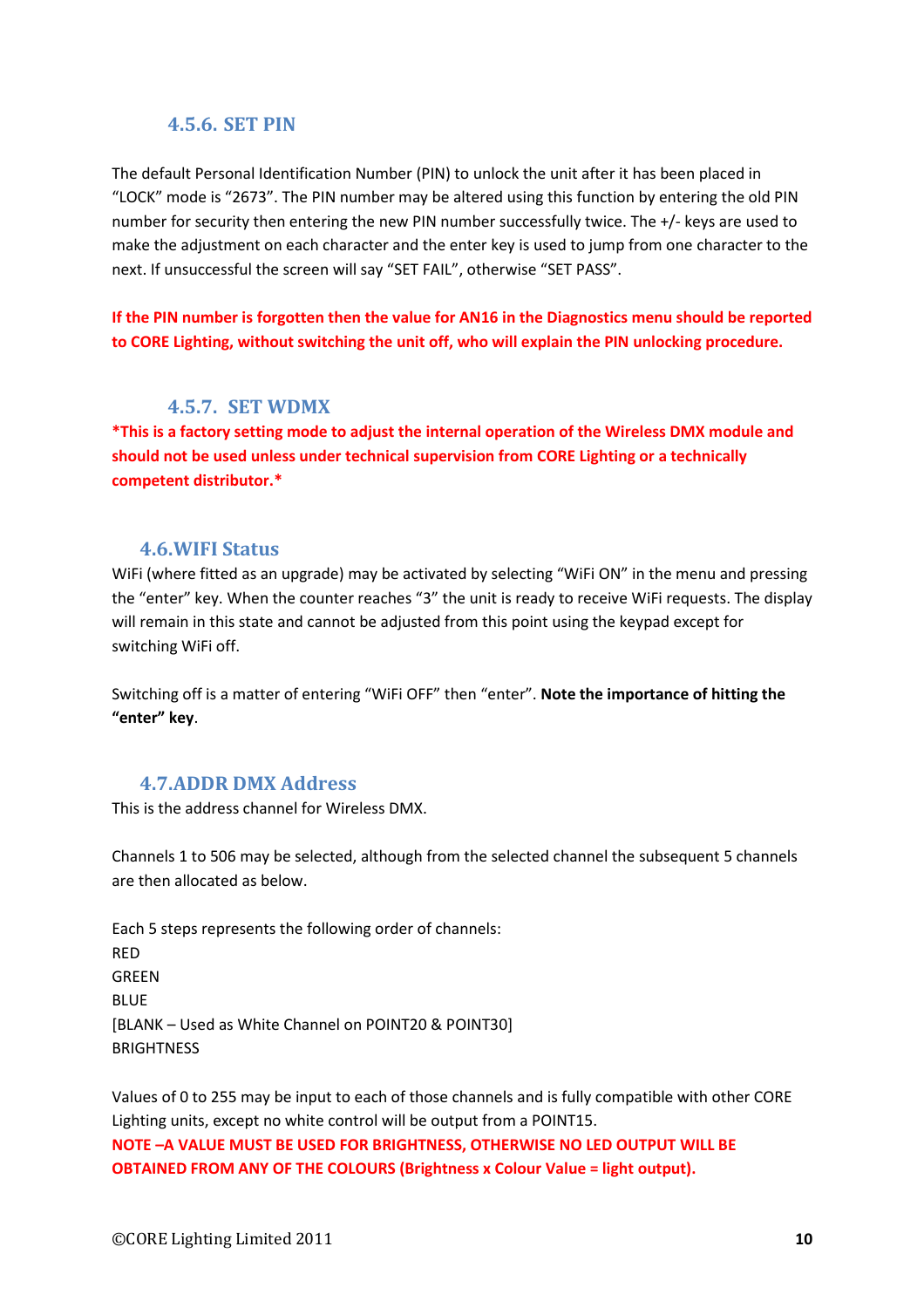# 5. WIRELESS INTERFACES

The CORE POINT Units use Wireless Solutions W-DMX protocol for receiving and sending wireless DMX data. There are 512 channels of which the unit uses five. WiFi Control is also available to replace local control from the keypad with remote control from devices with a WiFi interface and browser software built-in.

# 5.1. W-DMX Receive

A W-DMX Receiver is built into every unit thus enabling it to operate in SLAVE mode. See Section 4.2.3 for operational details.

When linked to a Wireless Solutions transmitter or CORE POINT MASTER unit (an upgrade option) the units have a static "link" LED in the bottom right hand side of the display to show that a W-DMX connection has been made. When hunting for a transmitter this will be extinguished but will flash quickly when detected by a transmitter hunting for receivers. Once the transmit and receive devices establish the connection the LED stops flashing showing they are now linked.

# 5.2. W-DMX Transmit

A W-DMX Transmitter (MASTER Mode) is available as an upgrade option within the unit. See Section 4.2.2 for details on how to operate the unit in this mode.

# 5.3. WiFi Control

WiFi control is an upgrade option and is suitable for use with devices allowing ad-hoc networking (note this excludes RIM Blackberry and Android devices at the time of writing). The WiFi module within the unit acts as a web server and may be accessed by finding the unit in the WiFi networks as "CORE XXXX" from the client device such as PC, PDA or mobile phone with WiFi and browser (this is called the SSID). The web server facility allows many complex functions to be achieved not possible on the keypad, such as colour-picking static colours using a colour chart. Diagnostic information is also available from the unit. If the W-DMX Transmit upgrade option is fitted then it is possible to use WiFi to control the MASTER unit which can then control many SLAVE units. This is useful when setting up a lighting scheme.

Select the unit showing the correct CORE SSID in WiFi networks on the host device.

Enter the WEP password key which is "w2673" 0r "w" followed by "CORE" on a standard telephone keypad.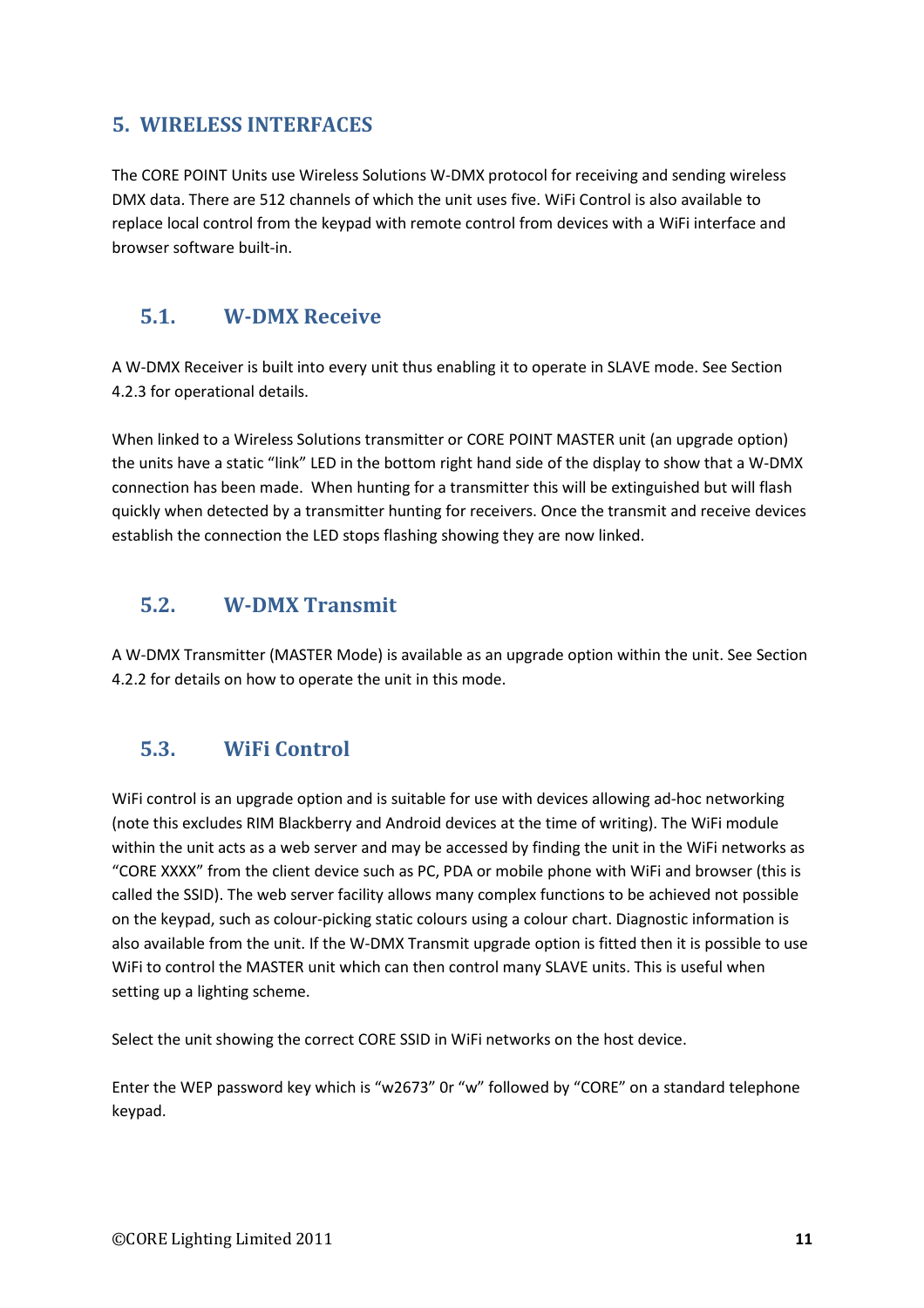Once logged into the unit, select the web browser and enter into the URL address bar 'http://169.254.100.1/'. This should bring up a number of tabs and a logical workflow within each tab.

In addition to the above procedure, on an Apple iPhone, iPad or iPod Touch the WiFi connection for the CORE device needs to be set with a Static IP address and settings as follows – by clicking on the right arrow on the relevant WiFi connection, clicking the "Static" tab and entering the settings as follows:

IP Address: 169.254.100.2 \*\* Subnet Mask: 255.255.0.0 Router: 169.254.100.1 (This is the address for the lighting unit acting as a web server) DNS: no settings to be entered

\*\* each device on the wireless network needs to have a different address from 169.254.100.2 to 169.254.100.255 otherwise the network will crash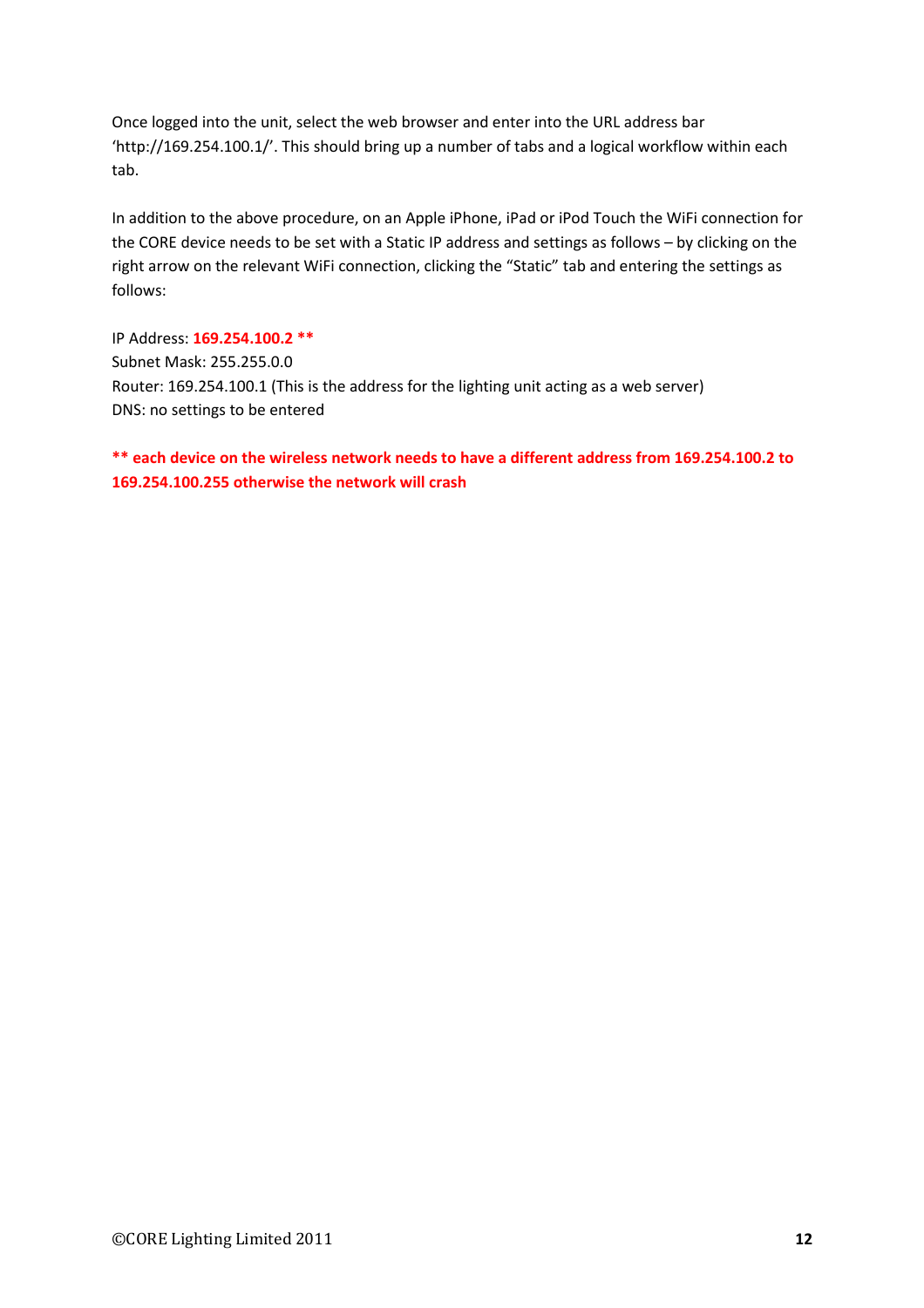# 6. MECHANICAL

# 6.1. Dimensions





# 6.2. Antenna

The antenna is a high-gain type similar in performance to the Wireless Solutions W-DMX 2dB standard antenna according to testing. This antenna is now fitted to all CORE POINT units.

# 6.3. Locking

The unit may be locked to a nearby object by passing a locking wire or padlock through the locking holes in the top or bottom plates.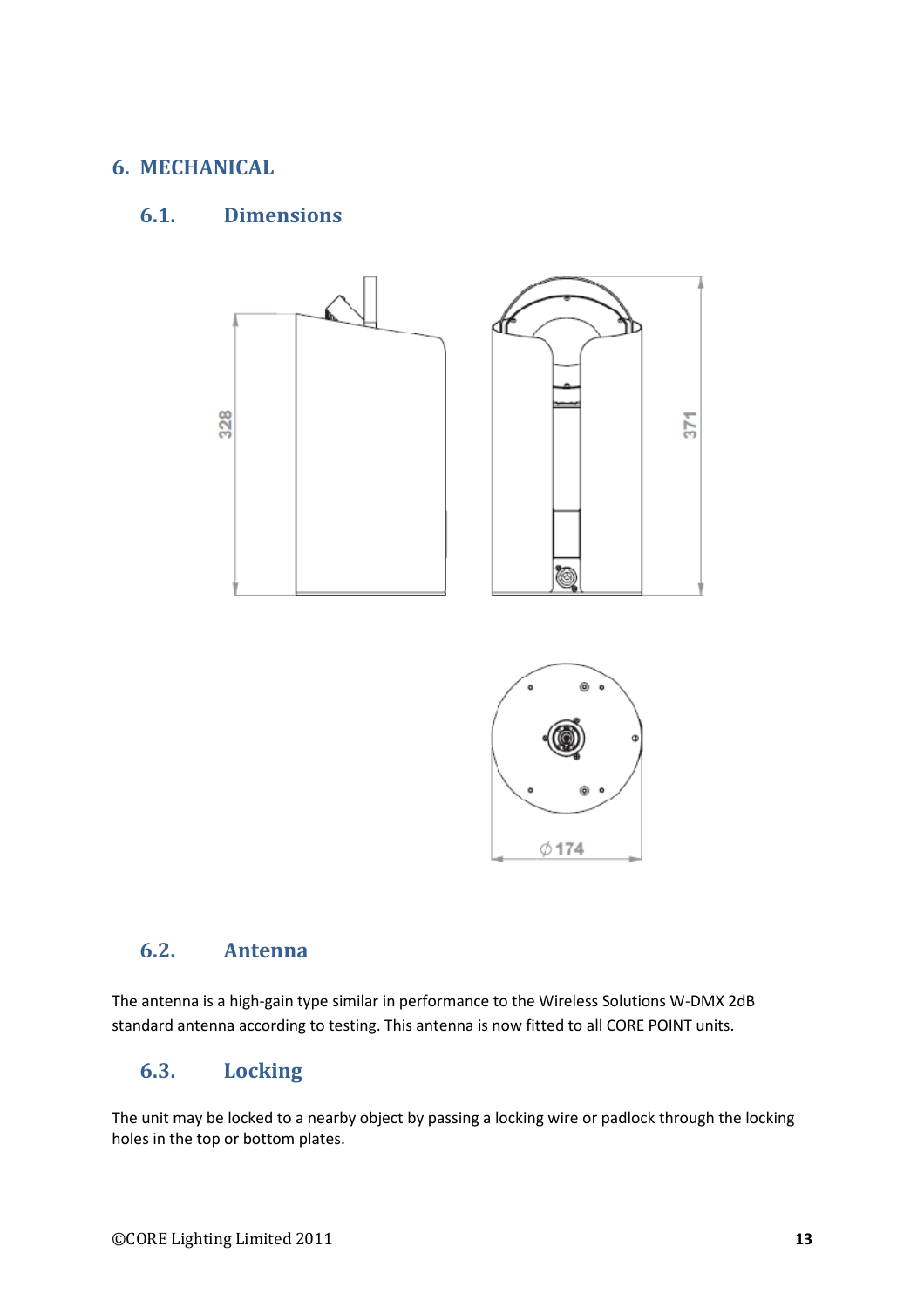# 7. Warranty

CORE Lighting Limited (CORE Lighting) warrants this product to be free from defects in materials and workmanship (subject to the terms set forth below).

CORE Lighting will repair or replace (at CORE Lighting's option) this product or any defective parts in this product. The standard warranty period is 24 months from date of purchase although this period may vary from country to country. If in doubt consult your dealer and ensure that you retain proof of purchase.

To obtain warranty service, please contact the CORE Lighting authorised dealer from which you purchased this product. If your dealer is not equipped to perform the repair of your CORE Lighting product, it can be returned directly to CORE Lighting, with carriage being paid at your own expense. You will need to ship this product in either its original packaging or packaging affording an equal degree of protection. Providing the product is found to be faulty, CORE Lighting will pay for return carriage.

Proof of purchase in the form of a bill of sale or receipted invoice, which is evidence that this product is within the warranty period, must be presented to obtain warranty service.

This Warranty is invalid if (a) the factory-applied serial number has been altered or removed from this product or (b) this product was not purchased from a CORE Lighting authorised dealer.

This Warranty does not cover cosmetic damage or damage due to acts of God, accident, misuse, abuse, negligence, commercial use, or modification of, or to any part of, the product. This Warranty does not cover damage due to improper operation, maintenance or installation, or attempted repair by anyone other than CORE Lighting or a CORE Lighting dealer, or authorised service agent which is authorised to do CORE Lighting warranty work. Any unauthorised repairs will void this Warranty. This Warranty does not cover products sold AS IS or WITH ALL FAULTS.

REPAIRS OR REPLACEMENTS AS PROVIDED UNDER THIS WARRANTY ARE THE EXCLUSIVE REMEDY OF THE CONSUMER. CORE LIGHTING SHALL NOT BE LIABLE FOR ANY INCIDENTAL OR CONSEQUENTIAL DAMAGES FOR BREACH OF ANY EXPRESS OR IMPLIED WARRANTY IN THIS PRODUCT. EXCEPT TO THE EXTENT PROHIBITED BY LAW, THIS WARRANTY IS EXCLUSIVE AND IN LIEU OF ALL OTHER EXPRESS AND IMPLIED WARRANTIES WHATSOEVER INCLUDING, BUT NOT LIMITED TO, THE WARRANTY OF MERCHANTABILITY AND FITNESS FOR A PRACTICAL PURPOSE.

Some countries and US states do not allow the exclusion or limitation of incidental or consequential damages or implied warranties so the above exclusions may not apply to you. This Warranty gives you specific legal rights, and you may have other statutory rights, which vary from state to state or country to country.

For any service, in or out of warranty, please contact your dealer.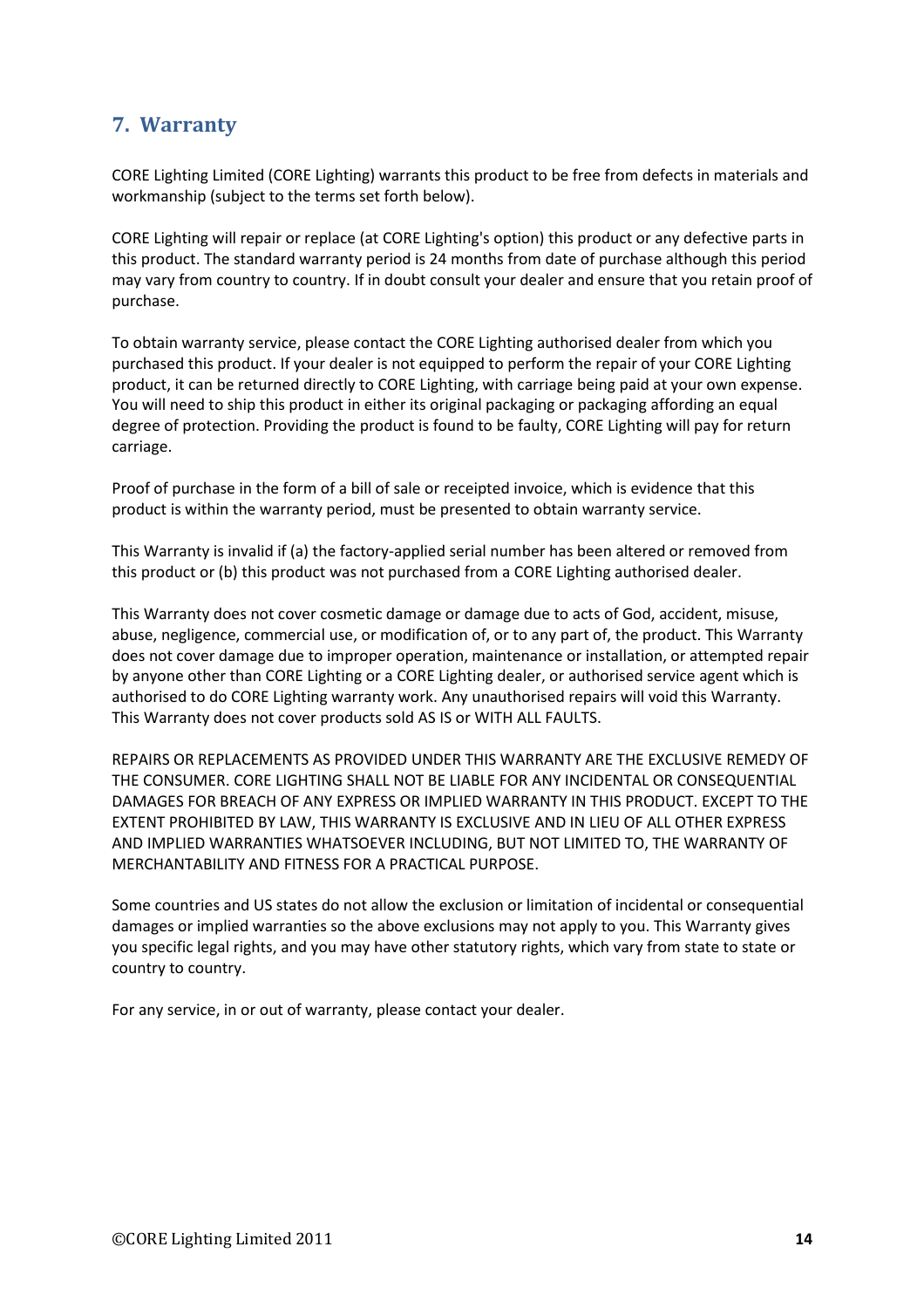# 8. Compliance Information

# 8.1. System Compliance

# C E

CORE Lighting Limited declares that this product conforms to the specifications listed in this manual, following the provisions of the European R&TTE directive 1999/5/EC:

Restrictions on Hazardous Substances (RoHS) (2002/95/CE) Electromagnetic Compatibility (2004/108/EC). Safety (EN 60950) Technical requirements for radio equipment. (EN 300 328)

CAUTION—This equipment is intended to be used in all EU and EFTA countries. Outdoor use may be restricted to certain frequencies and/or may require a license for operation. Contact local Authority for procedure to follow.

# 8.2. FCC & Industry Canada Statement for Radio Compliance

# 8.2.1.WiFi

A CORE POINT20 unit which has been upgraded with WiFi functionality contains Transmitter Module FCC ID: PI405W.

This device complies with part 15 of the FCC Rules. Operation is subject to the following two conditions: (1) This device may not cause harmful interference, and (2) this device must accept any interference received, including interference that may cause undesired operation. Changes or modifications not expressly approved by the party responsible for compliance could void the user's authority to operate the equipment.

The antennas for this transmitter must be installed to provide a separation distance of at least 20 cm from all persons and must not be co-located or operating in conjunction with any other antenna or transmitter.

# 8.2.2.W-DMX Transmitter & Receiver

We,

**CORE Lighting Limited Prindion House Kingsmill Lane Painswick Gloucestershire GL6 6SA** 

declare under our sole responsibility that the product

FCC ID: UQT-WDMXOEMPCBF Model: W-DMX OEM PCB F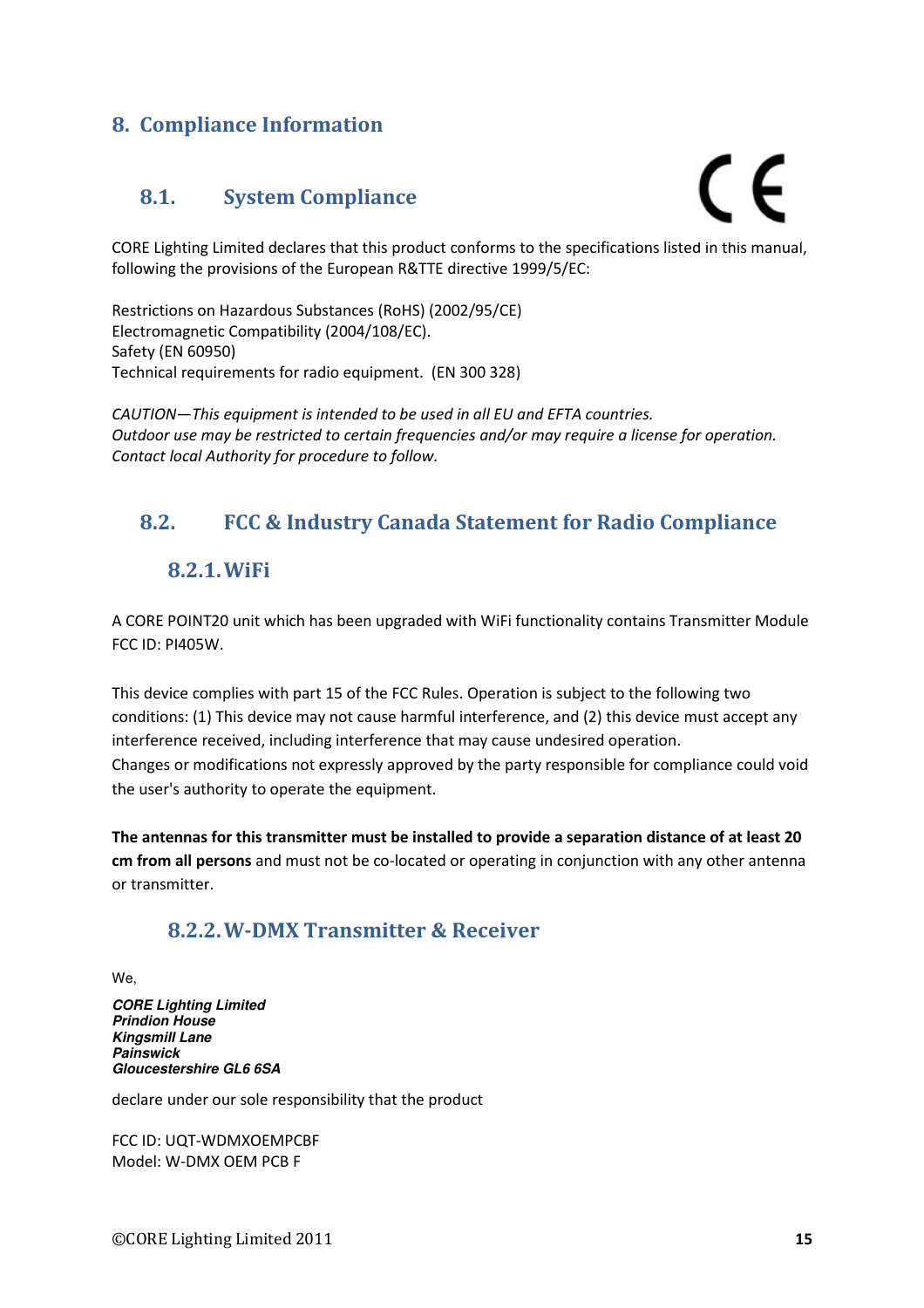complies with Part 15 of the FCC Rules.

Operation is subject to the following two conditions:

(1) this device may not cause harmful interference, and

(2) this device must accept any interference received, including interference that may cause undesired operation.

To assure continued compliance, any changes or modifications not expressly approved by the party responsible for compliance could void the user's authority to operate this equipment.

NOTE: This equipment has been tested and found to comply with the limits for a Class B digital device, pursuant to Part 15 of the FCC Rules. These limits are designed to provide reasonable protection against harmful interference in a residential installation.

This equipment generates, uses, and can radiate radio frequency energy and, if not installed and used in accordance with the instructions, may cause harmful interference to radio communications.

However, there is no guarantee that interference will not occur in a particular installation. If this equipment does cause harmful interference to radio or television reception, which can be determined by turning the equipment off and on, the user is encouraged to try and correct the interference by one or more of the following measures:

- Reorient or locate the receiving antenna.
- Increase the separation between the equipment and receiver.
- Connect the equipment into an outlet on a circuit different from that to which the receiver is connected.
- Consult the dealer or an experienced radio/TV technician for help.

#### RF Exposure Warning for North America, and Australia

Warning! To meet FCC and other national safety guidelines for RF exposure, the antennas for this device must be installed to ensure a minimum separation distance of 20cm (7.9 in.) from persons.

# 8.3. WEEE & RoHS Statement



The European Directive 2002/96/EC on Waste Electrical and Electronic Equipment (WEEE), requires that products must not be disposed of the normal unsorted municipal waste stream. Appliances must be collected separately in order to optimise the recovery and recycling of the materials they contain and reduce the impact on human health and the environment.

The consumer must contact their local authority or retailer for information concerning disposal of their products.

CORE Lighting provides a take-back facility for batteries used within CORE Lighting products, although the expense for transport remains the liability of the consumer. Please contact CORE Lighting directly if this service is required.